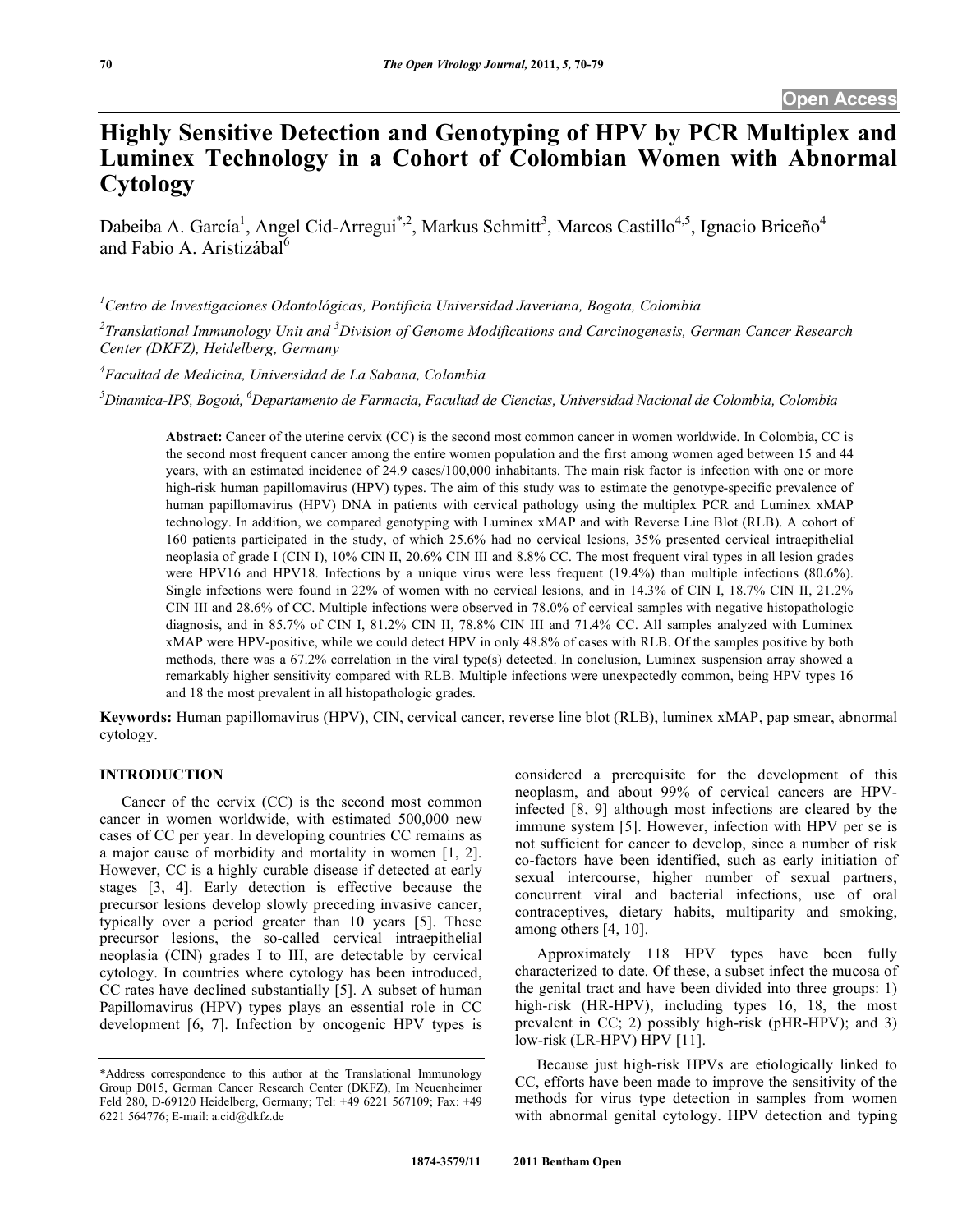has become an essential tool for diagnostics and management of HPV-related disease. Molecular biology techniques, particularly PCR, made possible highly sensitive methods for detection of HPV DNA in cervical samples [12- 14]. HPV genotype can be determined analyzing the PCR products by hybridization with type-specific probes, sequencing or restriction fragment length polymorphism. One of the most useful PCR methods for genotyping HPV has been nonradioactive reverse line blot (RLB), which uses the general primers  $GP5+/GP6+$  (GP) to amplify the L1 region of 37 mucosotropic HPV types [15]. The technique is based on hybridization of oligonucleotide probes specific for each viral type with biotinylated PCR products obtained from clinical specimens, which are detected with streptavidin-peroxidase, revealed with enhanced chemiluminiscence (ECL), and finally exposed to an autoradiography film. The RLB system has proven most useful for typing of samples that were prescreened by HPV group-specific assays, such as HR-HPV or LR-HPV GP5+/6+ PCR-EIA or Hybrid Capture 2.

 In recent years a multiplex HPV genotyping assay was developed based on GP PCR followed by subsequent detection of the biotinylated products with 22 type-specific oligonucleotide probes covalently coupled to distinct sets of fluorescently-labeled polystyrene beads [16]. (Luminex Technology). This method uses a broad spectrum  $BSGP5+/6+$  (BS) primer set on the basis of mismatch reduction to 48 genital HPV types. In addition, the method incorporates  $\beta$ -globin primers in the BS PCR as well as the standard GP PCR for internal DNA quality control. The sensitivity and performance of Luminex/BSGP5+/6+ was compared to that of standard RLB/GP5+/6+ with DNA extracted from cervical scrapings of a follow up population of 160 women with abnormal cervical cytology in Bogota, Colombia.

# **MATERIALS AND METHODOLOGY**

### **Selection of Patients**

 We included in the study 160 adult women who were enrolled in a cervical cancer screening program and attending gynecologic services at different hospitals in the city of Bogota. Informed consent was signed by all participants, who voluntarily agreed taking part in the study for a period of eight months. Inclusion criteria were: women with history of borderline, mild or moderate dysplastic cytology (the criteria used for the cytologic diagnoses were those of The Bethesda System 2001) who were then referred to histopathology analysis, with the outcome of 'normal' or 'abnormal', in which case the lesions were classified according to the CIN grading system by the pathologist. Exclusion criteria were: pregnancy, previous history of biopsy-confirmed CIN (any grade) or HPV infection, as well as having received antineoplastic therapy, immunotherapy or HPV vaccination. All participants included in the study underwent subsequent exploratory colposcopy with collection of cervical scraping smears and biopsy samples at the site where the abnormal lesion was localized for HPV genotyping and histopathology analysis, respectively. According to the outcome of such analysis, the patients were diagnosed following the CIN grading system (CIN grades I, II and III), CC or as "negative pathology". The histopathology findings were reviewed by a second pathologist, who was not blinded to the results. Those cases in which the diagnosis made by the two pathologists did not match were excluded from the study.

### **Collection and Processing of Cervical Samples**

 The cervical scrapings were collected at at the lesion site by colposcopy using cyto-brushes, which were immediately placed in sterile tubes containing 1 ml of nucleic acid-free phosphate buffer saline (PBS) supplemented with 0.05% thimerosal. All samples were subsequently treated with proteinase K (Bioline<sup>®</sup>) to a final concentration of 20 ug/ml, and incubated overnight at 37°C. Then, the proteinase K was inactivated at 95°C for 5 minutes, and the samples were centrifuged at 10.000 x g for 5 minutes and stored at -20°C until processed for DNA isolation. Cervical biopsies, taken at the site where the lesion was identified, were fixed with formalin and paraffin-embedded for histopathology analysis.

### **DNA Isolation from Cervical Scrapings**

 DNA was isolated from the samples treated with proteinase K in the previous section by a two-step phenol extraction and one-step chloroform-isoamyl alcohol extraction followed by ethanol precipitation. DNA pellets were resuspended in 0.2 ml of 10 mM Tris (pH 8.5) buffer and stored at -20°C until further analysis.

### **Quality Assessment of DNA**

 Quality of DNA was confirmed by electrophoresis and by PCR with primers PC03/PC04, which amplify a 110 bp fragment of the ß-globin gene [17]. The reaction mixture contained 1X PCR buffer, 3.5 mM MgCI2, dNTP mix with 200  $\mu$ M of each, PC03 and PC04 at 1  $\mu$ M each, 1.25 U of Taq polymerase (Promega®) and distilled water to a total reaction volume of  $25 \mu L$ . The reactions were run on the My  $Cycle<sup>TM</sup>$  Thermal Cycler (BioRad) using the following conditions: 4 minutes at 94 º C, followed by 40 cycles of amplification 94°C for 1 minute, 55ºC for 1 minute and 72ºC for 1 minute, and extension end at 72°C for 4 minutes. Lymphocyte DNA was used as positive control, and distilled water as negative control. The PCR products were visualized by gel electrophoresis on 1% agarose gels stained with ethidium bromide to identify the amplified 110pb band. The electrophoresis was run for one hour at 100 volts in TBE buffer using a BioRad Power PAC 3000 and visualized with a gel scanner with Quantity One software from BioRad.

### **HPV Genotyping by RLB**

 For all samples positive for the ß-globin amplification, GP PCR was performed using the primers GP5+/5' biotinylated GP6+ as described elsewhere [15]. The reaction mixture contained 10  $\mu$ L of sample, 1X PCR buffer, 3.5 mM MgCI2, dNTPs mix  $(200 \mu M)$  of each deoxynucleoside triphosphate), GP5+ and 5'-biotinylated GP6+ primers at 1  $\mu$ M each, 1.25 U of Taq polymerase (Promega<sup>®</sup>) and sterile distilled water to a total reaction volume of 50  $\mu$ L. Amplification was carried out in a thermocycler MyCycler<sup>TM</sup> (Biorad) and PCR conditions were: one step of denaturation at 94°C for 4 minutes, followed by 40 amplification cycles each with the following steps: denaturation at 94°C for 1 minute, annealing at 40°C for 2 minutes and elongation at 72 $\degree$ C for 1½ minutes. A final elongation step was prolonged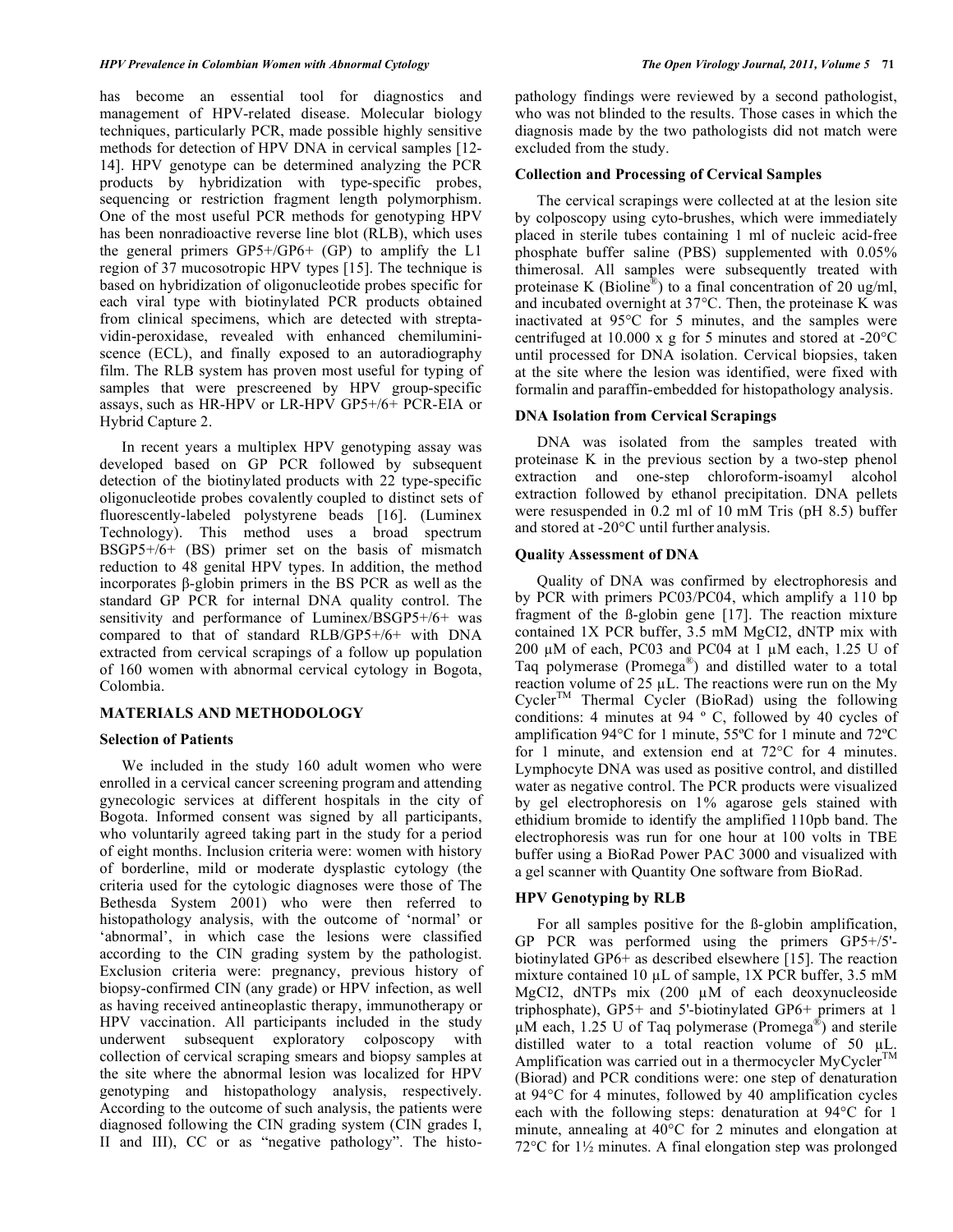by 4 minutes. As positive control we used DNA extracted from the cervical cancer cell lines HeLa and SiHa kindly provided by the laboratory of Pharmacogenetics from the National University of Colombia.

 Detection was performed using an Immunetics Minibloter® 45. This system uses membranes with carboxyl groups that are activated with  $16\%$  (w/v) EDAC (1-ethyl-3-(-3-dimethylamininopropyl) carbodiimide) to covalently bind oligonucleotides coupled to amino groups, which detect 37 types of HPV types as reported previously by Van den Brule [15]. Subsequently, the membrane is rotated 90 degrees, for hybridization with denatured PCR products at 42ºC for 45 minutes, followed by two washes at 52 º C for 10 minutes with 2X SSPE (1X SSPE contains 0.18 M NaCl, 10 mM NaH2PO4 and 1 mM EDTA pH 7.4, Invitrogen) and 0.5% SDS. Then, the membrane was incubated with streptavidinperoxidase conjugate (Roche®) (diluted 1:4000) for 45 minutes at 42°C, followed by two washes in 2X SSPE and 0.5% SDS for 10 minutes at 42 º C and two washes with 2X SSPE for 5 minutes at room temperature. Detection of specific hybridization was performed using ECL (GE Healthcare UK, Amersham) followed by exposure overnight of autoradiography film (Amersham Hyperfilm ™ ECL). The film was developed using a Medical Film Processor Model SRX-101 Konica Minolta Medical & Graphic, Inc.

# **Multiplex HPV Genotyping (MPG) and Estimation of Viral Load**

 Multiplex BSGP5+/GP6+ PCR-MPG was carried out with primers reported previously by Schmitt *et al*., 2008 [11]. The assay used nine sense primers BSGP5+ at 200 nM and 3 antisense primers 5'-biotinylated-BSGP6+ at 400 nM to amplify a ~150 bp fragment of the viral L1 ORF, as well as two additional primers (MS3/MS10) at 300 nM to amplify the ß-globin gene, which was used as DNA integrity control [18]. The multiplex Luminex hybridization assay enabled the detection of 27 mucosal HPV-genotypes: i) high risk (HR)- HPV types: 16, 18, 31, 33, 35, 39, 45, 51, 52, 56, 58, 59, 66, 68; ii) possibly HR-HPV types: 26, 53, 67, 70, 73, 82; low risk (LR)-HPV types: 6, 11, 30, 43, 44 and 69. In addition, the  $\beta$ -globin product was amplified in each sample.

 Oligonucleotide probes with an amino group at the 5' end for each of the 27 HPV types were coupled to carboxylated beads using the carbodiimide procedure described by Schmitt *et al.*, 2006 [16]. For each combination of probes and beads we used 2.5 million carboxylated beads in  $25 \mu L$ of 0.1 M2-(N-morpholino) ethanesulfonic acid (MES), pH 4.5, with 200 µg of N-(3-dimethylaminopropyl)-N-ethylcarbodiimide (EDC) and 400 pmol of probe, the mixture was incubated in the dark under stirring for 30 minutes, the addition of EDC and incubation was repeated once, then the beads were washed with 0.5 ml of 0.2 g/L of Tween 20 and once with 0.5 ml of 1.0 g/L SDS. Finally, they were stored at 4 °C in TE solution. Hybridization was performed in 96 well plates with 10  $\mu$ L of PCR product in 33  $\mu$ L of hybridization solution (0.15 M of tetramethylammonium chloride (TMAC), 75 mM Tris-HCl, 6 mM EDTA, 1.5 g/L Sarkosyl, pH 8.0) to which 2000 bead-coupled probes were added. This mixture was incubated at 95°C for 10 minutes and immediately placed on ice for 2 minutes, then it was placed at 41°C for 30 minutes under stirring, then the samples were transferred to a wash plate with filter bottom (Millipore, Bedford, MA) preequilibrated with blocking solution (PBS with 0.2 g/L Tween-20 and 2.0 M TMAC), and washed with blocking solution to eliminate non-hybridized DNA in a vacuum wash station (Millipore). Subsequently, biotinylated PCR products were stained with streptavidin-R-phycoerythrin conjugate (Molecular Probes) diluted 1:1600 in 2.0 M TMAC, 75 mM Tris-HCl, 6 mM EDTA, 1.5 g/L Sarkosyl, 1.0 g/L casein, pH 8.0 and incubated 20 minutes at room temperature with shaking. After washing three times with blocking solution, the beads were analyzed in a Luminex 100 reader (Luminex Corp.), which uses two lasers, one that recognizes the bead set by the internal bead color and another to quantify the reporter fluorescence on the bead. The results were expressed in median fluorescence intensities (MIF) of  $\geq 100$ beads per sample [11, 16, 18, 19].

 As control, plasmid standards from the WHO panel II [20] with 100 and 1,000 copies for 16 distinct HPV types per 100ng human placental DNA were amplified and served to estimate the HPV viral load. MFI values obtained with 1,000 HPV genome copies of the respective HPV types per 100 ng of human placental DNA served as cutoff for defining low (<cutoff) and high viral load (>cutoff) groups.

# **Statistical analysis**

 The demographic data was analyzed using Statistix 9 software. The genotyping results were analyzed using Excel®. For each probe, MFI values in reactions with no PCR product added to the hybridization mixture were considered background values. Reactions with net MFI values above 5 were defined as positive reactions. Net MFI values were computed by subtraction of 1.1 times the median background value. For all probes, this cutoff value was above the mean background plus three times the standard deviation..  $P$  values of  $\leq 0.05$  were considered statisticallysignificant.

# **RESULTS**

# **Population Under Study**

 Inclusion and exclusion criteria for selection of the study population are defined in the Methods section. All participants had a history of abnormal cervical cytology (atypical squamous cells, any grade, according to The Bethesda System 2001) and underwent subsequent colposcopy and histopathology analysis, which led to their classification into one of the five groups: negative pathology, CIN I, CIN II, CIN III and CC. The Table **1** resumes the socio-demographic and anamnestic characteristics of the study population distributed by the grade of the lesions found in the histopathologic analysis. Nearly 51% of the participants in the study were under the age of 34 years, with  $\sim$ 52% belonging to socioeconomic levels 1 or 2, classified according to the criteria of the Secretary for District Planning and the National Administration Department for Statistics (DANE, Decreto 304, 2008). Nearly half of the population (50.6%) had their first sexual intercourse under the age of 18, and about 70% had 1-2 sexual partners. The majority of women participating in the study had children (85.6%), and their first delivery was in most cases (87.6%) previous to the age of 24. A large number (56.9%) never used contraceptive methods. About 63% had no family history of cancer. A family history of CC was infrequent in all types of CIN lesions (Table **1**) and even absent in the CC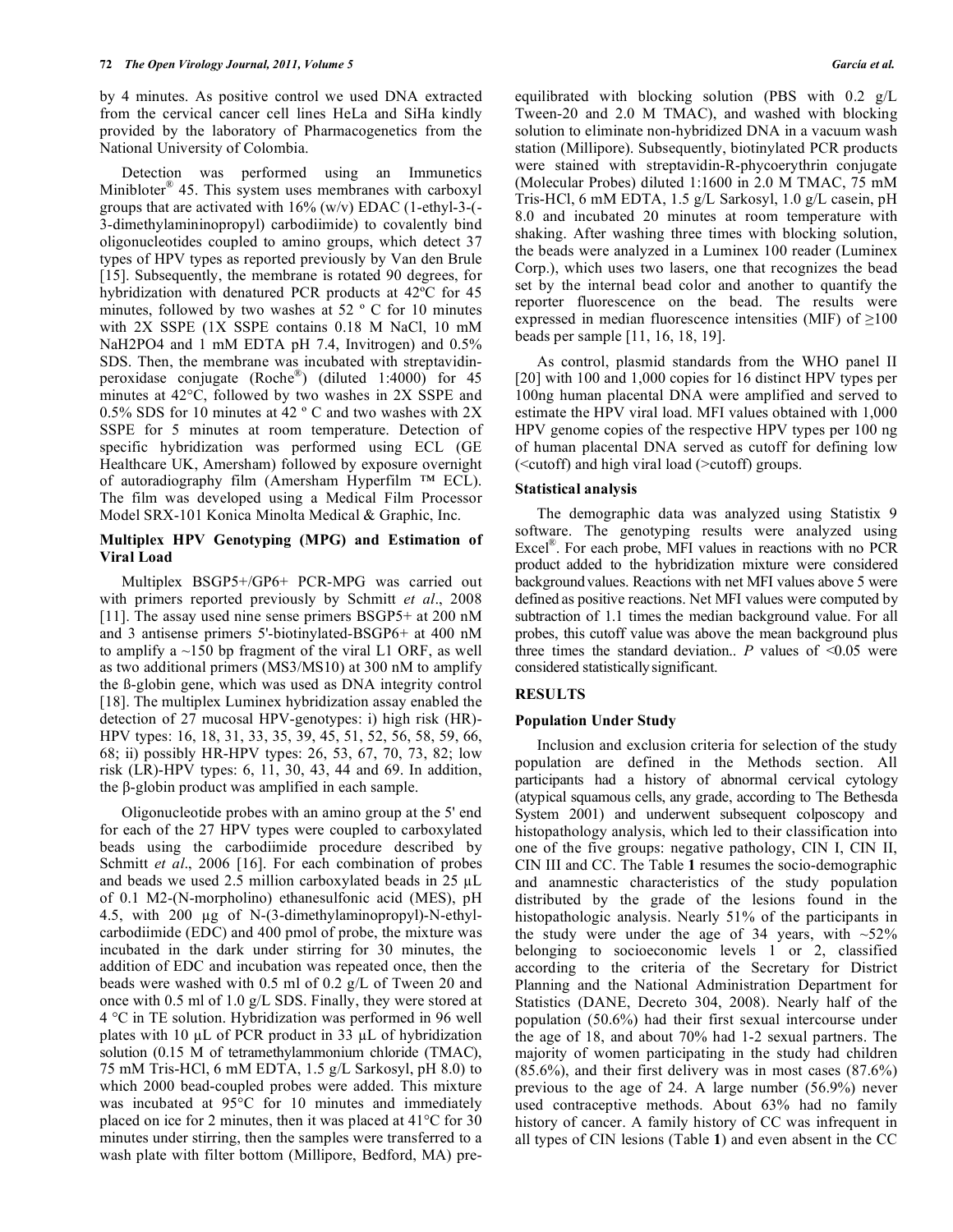| Table 1. | <b>Characteristics of the Study Population</b> |
|----------|------------------------------------------------|
|          |                                                |

|                                  | <b>Histopathologic Diagnosis (1)</b>                        |                                            |                                              |                                               |                                   |                                    |  |  |  |  |
|----------------------------------|-------------------------------------------------------------|--------------------------------------------|----------------------------------------------|-----------------------------------------------|-----------------------------------|------------------------------------|--|--|--|--|
| Characteristic                   | <b>Negative</b><br>Pathology<br>$n\left(\frac{0}{0}\right)$ | <b>CINI</b><br>$n\left(\frac{0}{0}\right)$ | <b>CIN II</b><br>$n\left(\frac{0}{0}\right)$ | <b>CIN III</b><br>$n\left(\frac{0}{0}\right)$ | cc<br>$n\left(\frac{0}{0}\right)$ | $n\left(\frac{0}{0}\right)$<br>(2) |  |  |  |  |
| Age (Years)                      |                                                             |                                            |                                              |                                               |                                   |                                    |  |  |  |  |
| < 25                             | 10(24.4)                                                    | 20(35.7)                                   | 4(25.0)                                      | 2(6.1)                                        | 2(14.3)                           | 38(23.7)                           |  |  |  |  |
| 25-44                            | 21(51.2)                                                    | 28(50.0)                                   | 10(62.5)                                     | 19(57.5)                                      | 2(14.3)                           | 80(50.0)                           |  |  |  |  |
| 45-64                            | 10(24.4)                                                    | 8(14.3)                                    | 2(12.5)                                      | 12(36.4)                                      | 9(64.3)                           | 41(25.7)                           |  |  |  |  |
| $>65$                            | 0(0)                                                        | 0(0)                                       | 0(0)                                         | 0(0)                                          | 1(7.1)                            | 1(0.6)                             |  |  |  |  |
| Socioeconomic level (3)          |                                                             |                                            |                                              |                                               |                                   |                                    |  |  |  |  |
| Low                              | 21(51.2)                                                    | 29(51.8)                                   | 9(56.3)                                      | 17(51.5)                                      | 7(50)                             | 83 (51.9)                          |  |  |  |  |
| Medium                           | 18(43.9)                                                    | 22(39.3)                                   | 4(25)                                        | 15(45.5)                                      | 7(50)                             | 66 (41.2)                          |  |  |  |  |
| High                             | 2(4.9)                                                      | 5(8.9)                                     | 3(18.8)                                      | 1(3.0)                                        | 0(0)                              | 11(6.9)                            |  |  |  |  |
| Age of first intercourse (years) |                                                             |                                            |                                              |                                               |                                   |                                    |  |  |  |  |
| < 18                             | 20(48.8)                                                    | 30(53.6)                                   | 10(62.5)                                     | 13(39.4)                                      | 8(57.1)                           | 81 (50.6)                          |  |  |  |  |
| $18 - 24$                        | 20(48.8)                                                    | 25(44.6)                                   | 6(37.5)                                      | 20(60.6)                                      | 6(42.9)                           | 77(48.1)                           |  |  |  |  |
| $25 - 32$                        | 1(2.4)                                                      | 1(1.8)                                     | 0(0)                                         | 0(0)                                          | 0(0)                              | 2(1.3)                             |  |  |  |  |
| No. of sexual partners           |                                                             |                                            |                                              |                                               |                                   |                                    |  |  |  |  |
| $1 - 2$                          | 27(65.9)                                                    | 36(64.3)                                   | 9(56.3)                                      | 25(75.8)                                      | 10(71.4)                          | 107(66.9)                          |  |  |  |  |
| $3 - 4$                          | 11(26.8)                                                    | 14(25.0)                                   | 5(31.3)                                      | 4(12.1)                                       | 4(28.6)                           | 38(23.7)                           |  |  |  |  |
| $5 - 6$                          | 2(4.9)                                                      | 4(7.1)                                     | 2(12.5)                                      | 3(9.1)                                        | 0(0)                              | 11(6.9)                            |  |  |  |  |
| $7 +$                            | 1(2.4)                                                      | 2(3.6)                                     | 0(0)                                         | 1(3.0)                                        | 0(0)                              | 4(2.5)                             |  |  |  |  |
| Age at 1st delivery              |                                                             |                                            |                                              |                                               |                                   |                                    |  |  |  |  |
| < 18                             | 10(27.8)                                                    | 7(15.2)                                    | 3(25)                                        | 6(20.7)                                       | 4(28.6)                           | 30(18.7)                           |  |  |  |  |
| $18 - 24$                        | 23(63.9)                                                    | 30(65.2)                                   | 9(75)                                        | 18(62.1)                                      | 10(71.4)                          | 90(56.3)                           |  |  |  |  |
| $25 - 32$                        | 3(8.3)                                                      | 7(15.2)                                    | 0(0)                                         | 5(17.2)                                       | 0(0)                              | 15(9.4)                            |  |  |  |  |
| $33 +$                           | 0(0)                                                        | 2(4.4)                                     | 0(0)                                         | 0(0)                                          | 0(0)                              | 2(1.3)                             |  |  |  |  |
| No. of Pregnancies               |                                                             |                                            |                                              |                                               |                                   |                                    |  |  |  |  |
| $\boldsymbol{0}$                 | 5(12.2)                                                     | 10(17.9)                                   | 4(25.0)                                      | 4(12.1)                                       | 0(0)                              | 23(14.4)                           |  |  |  |  |
| $1 - 2$                          | 24(58.5)                                                    | 34(60.7)                                   | 7(43.8)                                      | 13(39.4)                                      | 6(42.9)                           | 84 (52.5)                          |  |  |  |  |
| $3 - 4$                          | 10(24.4)                                                    | 11(19.6)                                   | 5(31.3)                                      | 13(39.4)                                      | 1(7.1)                            | 40(25)                             |  |  |  |  |
| $5+$                             | 2(4.9)                                                      | 1(1.79)                                    | 0(0)                                         | 3(9.1)                                        | 7(50.0)                           | 13(8.1)                            |  |  |  |  |
| Contraceptives (any method)      |                                                             |                                            |                                              |                                               |                                   |                                    |  |  |  |  |
| Yes                              | 14(34.1)                                                    | 27(48.2)                                   | 11(68.8)                                     | 12(36.4)                                      | 5(35.7)                           | 69(43.1)                           |  |  |  |  |
| No                               | 27 (65.9)                                                   | 29(51.8)                                   | 5(31.3)                                      | 21(63.6)                                      | 9(64.3)                           | 91(56.9)                           |  |  |  |  |
| History of STD                   |                                                             |                                            |                                              |                                               |                                   |                                    |  |  |  |  |
| Yes                              | 2(4.88)                                                     | 4(7.14)                                    | 1(6.2)                                       | 0(0)                                          | 0(0)                              | 7(4.4)                             |  |  |  |  |
| No                               | 39(95.1)                                                    | 52 (92.9)                                  | 15(93.8)                                     | 33 (100)                                      | 14 (100)                          | 153 (95.6)                         |  |  |  |  |
| History of vaginal Infections    |                                                             |                                            |                                              |                                               |                                   |                                    |  |  |  |  |
| Yes                              | 4(9.8)                                                      | 9(16.1)                                    | 2(12.5)                                      | 10(30.3)                                      | 5(35.7)                           | 30(18.7)                           |  |  |  |  |
| $\rm No$                         | 37(90.2)                                                    | 47 (83.9)                                  | 14(87.5)                                     | 23(69.7)                                      | 9(64.3)                           | 130(81.3)                          |  |  |  |  |
| Family history of cancer         |                                                             |                                            |                                              |                                               |                                   |                                    |  |  |  |  |
| Cancer (general)                 | 11(26.8)                                                    | 15(26.8)                                   | 7(43.8)                                      | 12(36.4)                                      | 5(35.7)                           | 50(31.2)                           |  |  |  |  |
| Cervical cancer                  | 3(7.3)                                                      | 2(3.6)                                     | 1(6.2)                                       | 3(9.1)                                        | 0(0)                              | 9(5.7)                             |  |  |  |  |
| None                             | 27(65.9)                                                    | 39 (69.6)                                  | 8(50)                                        | 18 (54.5)                                     | 9(64.3)                           | 101(63.1)                          |  |  |  |  |

(1) Percentages relative to the total number of cases in each group (see Table **2**).

(2) Percentages relative to the total number of participants in the study.

(3) According to the criteria of the Colombian the Secretary for District Planning and the National Administrative Department of Statistics (DANE, Decreto 304, 2008).

patients. However, a family history of other types of cancer was found in a significant number of women in all groups with a maximum in CIN II (43.8%).

# **Histopathologic Characteristics**

 The distribution of cervical cancer and its precursor lesions among the study population is summarized in Table **2**. Of the 160 study participants 41 (25.6%) did not show any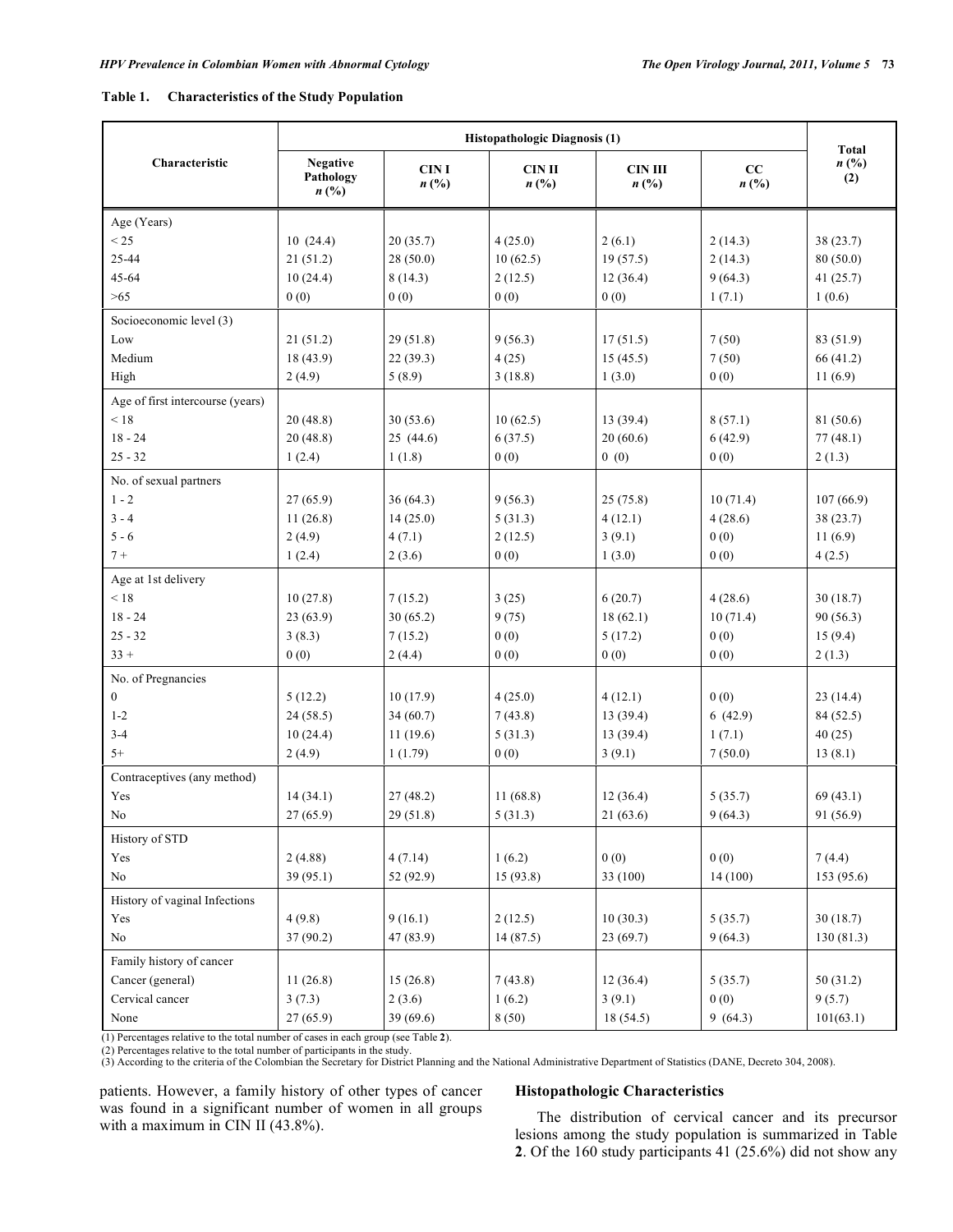| <b>Diagnosis</b>                  | <b>No. Cases</b><br>$n\,(\%)$ | HPV 16 and/or 18 Prevalence with Luminex $(\%)$ (a) | HPV 16 and/or 18 Prevalence with RLB $(\%)$ (b) |
|-----------------------------------|-------------------------------|-----------------------------------------------------|-------------------------------------------------|
| Negative pathology                | 41(25.6)                      | 80.5                                                | 33.3                                            |
| Low-grade cervical lesions (c)    | 56 (35)                       | 83.9                                                | 43.4                                            |
| High-grade cervical lesions $(d)$ | 49 $(30.6)$                   | 91.8                                                | 67.5                                            |
| Cervical cancer                   | 14(8.8)                       | 100                                                 | 66.6                                            |
| Total                             | 160(100)                      |                                                     |                                                 |

**Table 2. Histopathologic Diagnosis and Incident Rates of HPV Types 16 and 18 in the Study Population** 

(a) HPV genotyping with Luminex xMAP technology as described in Materials and Methods.

(b) HPV genotyping with RLB as described in Materials and Methods.

(c) Low grade cervical lesions: CIN I.

(d) High grade cervical lesions: CIN II, CIN III.

detectable cervical lesions in the histopathology analysis. The remainder 119 cases were diagnosed of cervical lesions at different stages: 56 (35%) with low-grade cervical lesions (CIN I), 49 (30.6%) with high-grade cervical lesions (CIN II and CIN III) and 14 women (8.8%) were diagnosed of CC (either in situ or invasive carcinoma).

 In a previous study, Wright and colleagues estimated the sensitivity of the cytology screening to be about 60.7% [21], with a trend to increase with higher degree of dysplasia. In our study, the sensitivity of the Pap smear was determined to be 69,6% for CIN I, 40% for CIN II, 63% for CIN III and 78,6% for CC.

### **HPV Prevalence**

 The majority of CIN and CC cases are linked to infection by the so-called high-risk HPVs, a subset of oncogenic HPV types with mucosal tropism [6, 7]. We used both multiplex PCR and Luminex xMAP technology as well as reverse line blot (RLB) analysis for detection and genotyping of the HPV types 16 and 18, the most prevalent in CC, in DNA isolated from cervical smears of all the patients participating in the study. As expected, these two viral types were found at high frequencies in all five histopathologic groups. With the Luminex xMAP technique HPV16 and HPV18 were detected in separate or combined infections in 80.5% of women with negative histopathology diagnosis, 83.9% of low-grade lesions (CIN I), 91.8% of high-grade lesions (CIN II and CIN III) and 100% of CC (Table **2**, middle column). In contrast, the RLB analysis detected the presence of these virus types at markedly lower frequencies in all groups (Table **2**, right column), suggesting that, in our hands, this technique is less sensitive than the Luminex xMAP method. Furthermore, in those samples positive for HPV by both methods there was a 67.2% coincidence in the HPV type(s) detected (p<0.05). Therefore, Luminex xMAP was chosen to detect up to 27 mucosotropic HPV types in cervical scrapings of all the women included in the study. Table **3** summarizes the prevalence of the HPV types that were detected in the five histopathologic groups of our study population.

 Using Luminex xMAP one or more HPV types were demonstrated in the cervical smears of all 160 participants in the study. Table **3** shows the 27 HPV types that were detected. Of these, 16 were high-risk (HR), 2 possibly highrisk (pHR) and 9 low-risk types commonly found in genital warts and low-grade cervical lesions [22]. The data in Table **3** reflects the HPV types detected either as unique or double/multiple infections. HPV16 was by far the most prevalent virus (overall prevalence 84.4%), ranging from 75.6% in the negative pathology group to 100 in CC. The second most common virus type was HPV18 (overall prevalence 84.4%), with 53.6% in the negative pathology group and over 60% in all CIN groups, the lowest prevalence being in the CC group (28.5%). Among the remainder HR-HPV types, only five were found in CC: HPV45, 52, 56, 68 and 69, although all HR-HPV types detected in our study were also present in the negative pathology and/or the CIN groups. Of the two pHR-HPV types detected (HPV53 and 66) only HPV53 was found in CC, albeit HPV66 was present in all other groups with a relatively high prevalence (about 10-15%). Among the LR-HPV types only four types were found in CC (HPV6, 42, 69 and 70) of which HPV6 showed the highest prevalence (21.4%).

 The accuracy of the Luminex genotyping was further confirmed by analyzing the expression of early genes (E6 and E7) of the most prevalent HR-HPVs detected with this technique (HPV types 16, 18, 31, 33, 45, 51, 52, 56 and 58). To this end, we isolated total RNA from biopsy material of the patients positive for these virus types and, after reverse transcription and DNase I treatment, analyzed them by quantitative real time PCR (QRT-PCR) using specific primers for E7 or E6/E7 transcripts. The results validated those obtained with Luminex, since all samples identified as positive for the specific virus types by Luminex amplified their respective transcripts by QRT-PCR (data not shown).

### **Single** *Versus* **Multiple Infections**

 The Table **4** shows the frequencies of infection with HR, pHR and LR-HPVs found in the five histopathologic groups as single or multiple events. Overall, the frequency of multiple infections (129/160 cases, 80.6%) was about 4-fold higher than that of single infections (31/160, 19.4%), a trend that was conserved in the five groups of patients. HR-HPV types were the most prevalent in all cases of infection with a unique virus, the highest prevalence being in the CC group (28.6%). In contrast, single infections with LR-HPVs were rare and were not observed at stages above CIN II. There was just one case of single infection by pHR-HPV in the negative pathology group. In the samples infected with more than one HPV type, the combination of two or more HR-HPVs was the most frequent (70/160, 43.7%), followed by HR+LR infections (43/160, 26.9%). The combination of HR+pHR was rare (16/160, 10%) (Table **4**). Within the CC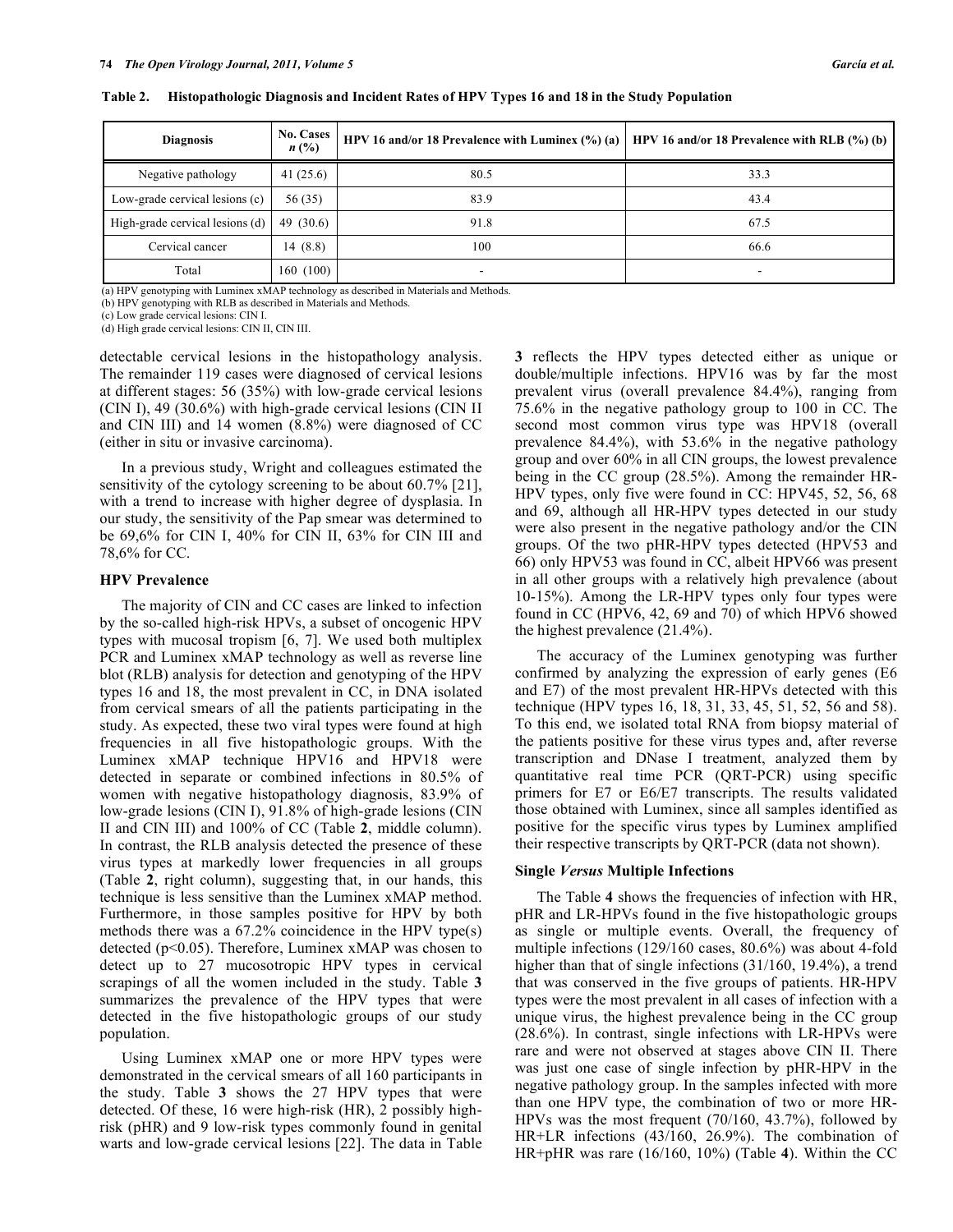| Table 3. Prevalence of High-Risk (HR), Putative High-Risk (pHR) and Low-Risk (LR) HPV Types in Cervical Smears Taken from |  |
|---------------------------------------------------------------------------------------------------------------------------|--|
| Women with Negative Histopathologic Diagnosis and in Patients with CIN and CC                                             |  |

| HPV Type (*) |     | <b>Negative Pathology</b><br>$n\binom{0}{0}$ (**) | <b>CIN I</b><br>$n$ (%) (**)                                                                                                                                                                                                                                                                                                    | <b>CIN II</b><br>$n\binom{0}{0}$ $(**)$ | <b>CIN III</b><br>$n$ (%) (**) | <b>Cervical Cancer</b><br>$n$ (%) (**) | <b>Total by HPV Type</b><br>$n$ (%) (**) | <b>Total by HPV Risk Group</b><br>$n\binom{0}{0}$ $(***)$ |
|--------------|-----|---------------------------------------------------|---------------------------------------------------------------------------------------------------------------------------------------------------------------------------------------------------------------------------------------------------------------------------------------------------------------------------------|-----------------------------------------|--------------------------------|----------------------------------------|------------------------------------------|-----------------------------------------------------------|
|              | 16  | 31 (75.6)                                         | 45 (80.3)                                                                                                                                                                                                                                                                                                                       | 14 (87.5)                               | 31 (93.9)                      | 14 (100)                               | 135 (84.4)                               |                                                           |
|              | 18  | 22(53.6)                                          | 39 (69.6)                                                                                                                                                                                                                                                                                                                       | 10(62.5)                                | 22(66.6)                       | 4 $(28.5)$                             | 97 (60.6)                                |                                                           |
|              | 31  | 1(2.4)                                            | 2(3.6)                                                                                                                                                                                                                                                                                                                          | 2(12.5)                                 | 2(6)                           | 0(0)                                   | $7(4.4\%)$                               |                                                           |
|              | 33  | 1(2.4)                                            | 0(0)<br>3(5.3)<br>4 $(7.1)$<br>0(0)<br>2(3.6)<br>0(0)<br>5(8.9)<br>7(12.5)<br>6(10.7)<br>15(26.7)<br>7(12.5)<br>2(3.6)<br>0(0)<br>2(3.6)<br>0(0)<br>3(5.3)<br>0(0)<br>0(0)<br>3(5.3)<br>0(0)<br>2(3.6)<br>0(0)<br>6(10.7)<br>1(1.8)<br>2(3.6)<br>3(5.3)<br>5(8.9)<br>1(1.8)<br>0(0)<br>4(7.1)<br>0(0)<br>1(1.8)<br>0(0)<br>0(0) |                                         | 3(9)                           | 0(0)                                   | $7(4.4\%)$                               |                                                           |
|              | 35  | 3(7.3)                                            |                                                                                                                                                                                                                                                                                                                                 |                                         | 1(3)                           | 0(0)                                   | 8(5%)                                    |                                                           |
|              | 39  | 6(14.6)                                           |                                                                                                                                                                                                                                                                                                                                 |                                         | 4(12.1)                        | 0(0)                                   | $12(7.5\%)$                              |                                                           |
|              | 45  | 2(4.9)                                            |                                                                                                                                                                                                                                                                                                                                 | 3(18.7)                                 | 2(6)                           | 1(7.1)                                 | 13 $(8.1\%)$                             |                                                           |
| <b>HR</b>    | 51  | 5(12.2)                                           |                                                                                                                                                                                                                                                                                                                                 | 1(6.2)                                  | 1(3)                           | 0(0)                                   | 14 (8.7%)                                | 154 (96.25%)                                              |
|              | 52  | 3(7.3)                                            |                                                                                                                                                                                                                                                                                                                                 | 2(12.5)                                 | 4(12.1)                        | 2(14.3)                                | $17(10.6\%)$                             |                                                           |
|              | 56  | 9(22)                                             |                                                                                                                                                                                                                                                                                                                                 | 2(12.5)                                 | 0(0)                           | 1(7.1)                                 | 27(16.9)                                 |                                                           |
|              | 58  | 1(2.4)                                            |                                                                                                                                                                                                                                                                                                                                 | 1(6.2)                                  | 2(6)                           | 2(14.3)                                | 13 $(8.1\%)$                             |                                                           |
|              | 59  | 0(0)                                              |                                                                                                                                                                                                                                                                                                                                 |                                         | 1(3)                           | 1(7.1)                                 | 4 $(2.5\%)$                              |                                                           |
|              | 68a | 2(4.9)                                            |                                                                                                                                                                                                                                                                                                                                 |                                         | 0(0)                           | 0(0)                                   | 4 $(2.5\%)$                              |                                                           |
|              | 68b | 0(0)                                              |                                                                                                                                                                                                                                                                                                                                 |                                         | 3(9)                           | 0(0)                                   | $6(3.7\%)$                               |                                                           |
|              | 73  | 0(0)                                              |                                                                                                                                                                                                                                                                                                                                 | 1(6.2)                                  | 2(6)                           | 0(0)                                   | $3(1.9\%)$                               |                                                           |
|              | 82  | 2(4.9)                                            |                                                                                                                                                                                                                                                                                                                                 |                                         | 0(0)                           | 0(0)                                   | $5(3.1\%)$                               |                                                           |
| pHR          | 53  | 2(4.9)                                            |                                                                                                                                                                                                                                                                                                                                 |                                         | 3(9)                           | 1(7.1)                                 | 8(5%)                                    | 22 (13.75%)                                               |
|              | 66  | 4(9.7)                                            |                                                                                                                                                                                                                                                                                                                                 | 2(12.5)                                 | 5(15.1)                        | 0(0)                                   | $17(10.6\%)$                             |                                                           |
|              | 6   | 2(4.9)                                            |                                                                                                                                                                                                                                                                                                                                 | 3(18.7)                                 | 0(0)                           | 3(21.4)                                | $9(5.6\%)$                               |                                                           |
|              | 11  | 0(0)                                              |                                                                                                                                                                                                                                                                                                                                 | 2(12.5)                                 | 1(3)                           | 0(0)                                   | $5(3.1\%)$                               |                                                           |
|              | 30  | 2(4.9)                                            |                                                                                                                                                                                                                                                                                                                                 | 1(6.2)                                  | 1(3)                           | 0(0)                                   | $7(4.4\%)$                               |                                                           |
|              | 42  | 0(0)                                              |                                                                                                                                                                                                                                                                                                                                 | 1(6.2)                                  | 2(6)                           | 1(7.1)                                 | $9(5.6\%)$                               |                                                           |
| LR           | 43  | 2(4.9)                                            |                                                                                                                                                                                                                                                                                                                                 |                                         | 0(0)                           | 0(0)                                   | 3 $(1.9\%)$                              | 50 (31.25%)                                               |
|              | 44  | 0(0)                                              |                                                                                                                                                                                                                                                                                                                                 |                                         | 0(0)                           | 0(0)                                   | 4 $(2.5\%)$                              |                                                           |
|              | 67  | 1(2.4)                                            |                                                                                                                                                                                                                                                                                                                                 |                                         | 1(3)                           | 0(0)                                   | 3 $(1.9\%)$                              |                                                           |
|              | 69  | 1(2.4)                                            |                                                                                                                                                                                                                                                                                                                                 | 2(12.5)                                 | 1(3)                           | 1(7.1)                                 | 5 $(3.1\%)$                              |                                                           |
|              | 70  | 2(4.9)                                            | 4(7.1)                                                                                                                                                                                                                                                                                                                          | 0(0)                                    | 1(3)                           | 1(7.1)                                 | 8(5%)                                    |                                                           |

(\*) A total of 28 HPV types were tested of which the 27 types shown could be detected either as unique or combined double/multiple infections. The pHR-HPV type 26, which was also tested, resulted negative in all samples analyzed.

\*\*) Percentages relative to the total number of cases in each group.

(\*\*\*) Percentages relative to the total number of participants in the study.

group, HR+LR-HPV infections were more frequent (5/14, 35.7%) than infections with multiple HR-HPV types (4/14, 28.6%). However, such differences were not statistically significant (p>0.1, one way ANOVA).

# **HPV Prevalence by Age**

 Analysis of the prevalence of HR-HPVs by age showed an overwhelming presence of these viruses in all age groups, with over 97% of women above the age of 25 being positive (Table **5**). Among the HR-HPVs, HPV16 and 18 were found in 80-90% of cases, as single or multiple infections. The LR-HPVs showed much lower frequency rates, with a maximum in the group less than 25 years old (42.1%). Likewise, pHR- HPVs had their maximal prevalence in the same age group, but with a lower frequency rate (23.7%).

# **Viral Load**

 The viral load was estimated in the DNA isolated from the cervical scrapings by calculating the HPV copy number against standards. As can be appreciated in the Table **6**, the samples infected with HR-HPVs, especially HPV types 16, 18, but also types 31, 33, 52 and 58, had an overall tendency towards a stronger viral load, which correlated with the degree of dysplasia. However the differences seen were not statistically significant. For the two most prevalent HR-HPV types, 16 and 18, the highest copy numbers were found in the group diagnosed of CIN II in which about 80% had more than 50 viral copies. Interestingly, the viral load of these two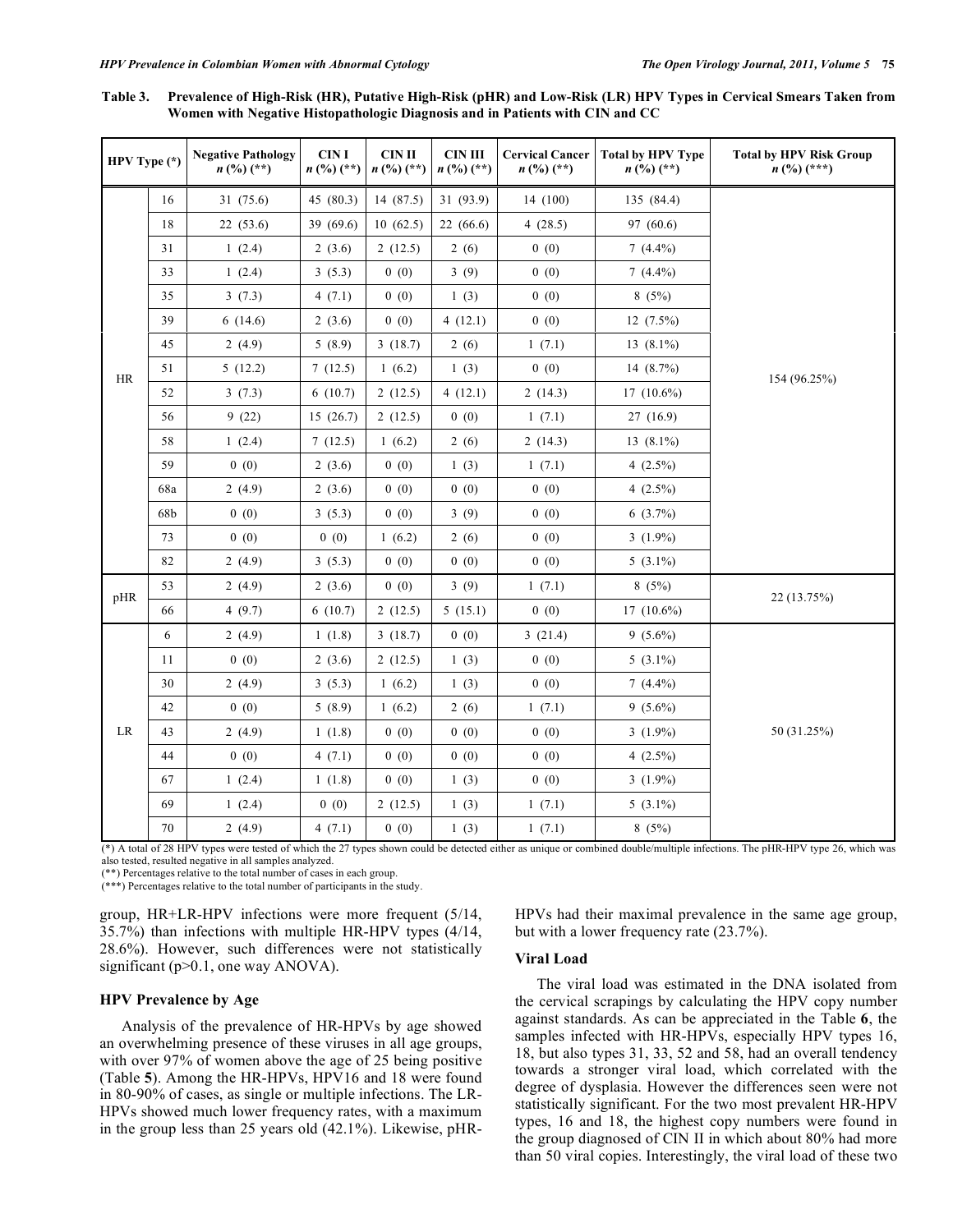|                                  |           | <b>Single Infections</b>        |        |           | <b>Multiple Infections</b> |           |                    |           |  |  |
|----------------------------------|-----------|---------------------------------|--------|-----------|----------------------------|-----------|--------------------|-----------|--|--|
| <b>Histopathologic Diagnosis</b> | <b>HR</b> | Total<br>LR<br>pHR<br>$n\,(\%)$ |        | $HR + LR$ | $HR + pHR$                 | <b>HR</b> | Total<br>$n\,(\%)$ |           |  |  |
| Neg. Pathology $n$ $(\%)$ $(*)$  | 7(17.1)   | 1(2.4)                          | 1(2.4) | 9(22.0)   | 9(22.0)                    | 5(12.2)   | 18(46.3)           | 32(78.0)  |  |  |
| CIN I $n$ (%) (*)                | 6(10.7)   | 0(0.0)                          | 2(3.6) | 8(14.3)   | 17(30.4)                   | 5(8.9)    | 26(46.4)           | 48 (85.7) |  |  |
| CIN II $n$ (%) (*)               | 2(12.5)   | 0(0.0)                          | 1(6.2) | 3(18.7)   | 5(31.2)                    | 2(12.5)   | 6(37.5)            | 13 (81.2) |  |  |
| CIN III $n$ (%) (*)              | 7(21.2)   | 0(0.0)                          | 0(0.0) | 7(21.2)   | 7(21.2)                    | 3(9.1)    | 16(48.5)           | 26(78.8)  |  |  |
| CC $n$ (%) (*)                   | 4(28.6)   | 0(0.0)                          | 0(0.0) | 4(28.6)   | 5(35.7)                    | 1(7.1)    | 4(28.6)            | 10(71.4)  |  |  |
| Total n $(\%)$ (**)              | 26(16.3)  | 1(0.6)                          | 4(2.5) | 31(19.4)  | 43(26.9)                   | 16(10)    | 70 (43.7)          | 129(80.6) |  |  |

**Table 4. Frequencies of HR, pHR and LR-HPV Single and Multiple Infections Among the Different Histopathologic Groups within the Study Population** 

(\*) Percentages relative to the total number of patients in each histopathologic group. (\*\*) Percentages relative to the total number of patients participating in the study.

viruses decreased in CIN III and CC  $(p<0.05)$ . In contrast, most samples infected with LR-HPVs contained less than 50 viral copies, with the exception of those infected with HPV6, a significant number of which carried higher numbers of copies, particularly in CIN I and II lesions  $(p<0.05)$ . Of the two pHR-HPVs that were detected, HPV53 was in the range below 50 copies, while HPV66 showed a tendency to higher viral load, largely in the CIN I group, but the difference was not statistically significant.

**Table 5. Prevalence by Age of HR, pHR and LR HPV Types (Single and Multiple Infections)** 

| Age       | <b>HR</b><br>$n\ (\%)$ | pHR<br>$n\,(\%)$ | LR<br>$n\,(\%)$ | HPV 16 and/or 18<br>$n\,(\%)$ |
|-----------|------------------------|------------------|-----------------|-------------------------------|
| $\leq$ 25 | 35(92.1)               | 9(23.7)          | 16(42.1)        | 31 (81.6)                     |
| 25-44     | 78 (97.5)              | 10(12.5)         | 22(27.5)        | 69 (86.2)                     |
| 45-64     | 40 (97.6)              | 4(9.7)           | 12(29.3)        | 37(90.2)                      |
| >64       | 1(100)                 | 0(0)             | 0(0)            | 1(100)                        |

The prevalence of HPV16 and 18 is denoted separately in the right column. Percentages are relative to the total number of cases in each group (see Tables **1** and **2**).

### **DISCUSSION**

 In this multicenter study we analyzed the prevalence of a subset of genital HPVs in 160 patients with abnormal cervical cytology, who were subsequently examined and diagnosed by the pathologists and classified into five groups ranging from absence of appreciable pathology to cervical cancer. These women agreed to participate in our study and donated a part of the cervical scrapings taken for diagnostic purposes to be used for HPV detection and typification. It has been estimated that 99.7% of invasive CC cases worldwide are associated with infection by HPV [8]. The HPV types with genital tropism have been divided into three groups: HR, pHR and LR. Infection with HR-HPV types is an essential risk factor for progression of cervical dysplastic lesions to CC. Hence, HPV detection and typification has become a routine tool in cervical screening, epidemiological studies, as well as for monitoring CIN and CC progression. HPV detection provides diagnostic and prognostic value, which should improve the relatively low sensitivity of cytology, estimated to be about 60.7% [Ref. 21 and our own results].

 A first aim of our study was to compare the sensitivity of two methods of HPV detection: RLB, a quick and easy method designed to identify HPV genotypes [15], and Luminex xMAP, a highly sensitive automated technique developed recently [11], which can detect 27 HPV types simultaneously. Our results show that the sensitivity of Luminex xMAP for HPV detection is remarkably higher than that of RLB (see Table **2**). This was shown for HPV16 and 18, which are the most prevalent viruses found in CC, but was also confirmed for other HPV types with lower prevalence (data not shown). Overall, the frequency of detection with Luminex xMAP of these two viral types in the negative pathology and low-grade groups was significantly higher than with RLB (2.4-fold and 1.9-fold, respectively), and was also higher in the high-grade and CC groups (about 1.4-fold). The lower sensitivity of RLB cannot be explained by differences in the quality of the samples, which were the same for both RLB and Luminex, but may reflect the higher sensitivity of the probes used and the assay as has been reported previously (16).

 The application of Luminex xMAP technology to the detection of HR, pHR and LR-HPV types in cervical scrapings of our study population showed a considerable prevalence of HR-HPV (96.25%), comparable to that reported previously [22, 23] (Table **3**). Overall, the most prevalent viral types were HPV16 (84.4%) and HPV18 (60.6%), followed by HPV56 (16.9%), HPV52 and 66 (both 10.6%). These values are higher than those reported previously by Clifford *et al*. in cytologically normal women [24]. Such discrepancy may be explained by the fact that our study population was selected among women with a history of abnormal cytology and thus more likely to harbor HPV infections. Surprisingly, the high prevalence of HPV18 in CIN I, II and III, which was over 60%, dropped to 28.5% in CC. Other HR-HPVs (types 31, 33, 35, 39, 51, 68a, 68b, 72 and 88), which had a significant prevalence in CIN lesions, were absent in CC. The same was observed for the pHR-HPV type 66. This phenomenon suggests that these HPV types may act as companions/helpers of more prevalent HPVs during the precancerous CIN stages, but cannot overcome the oncogenic capability of the later, in particular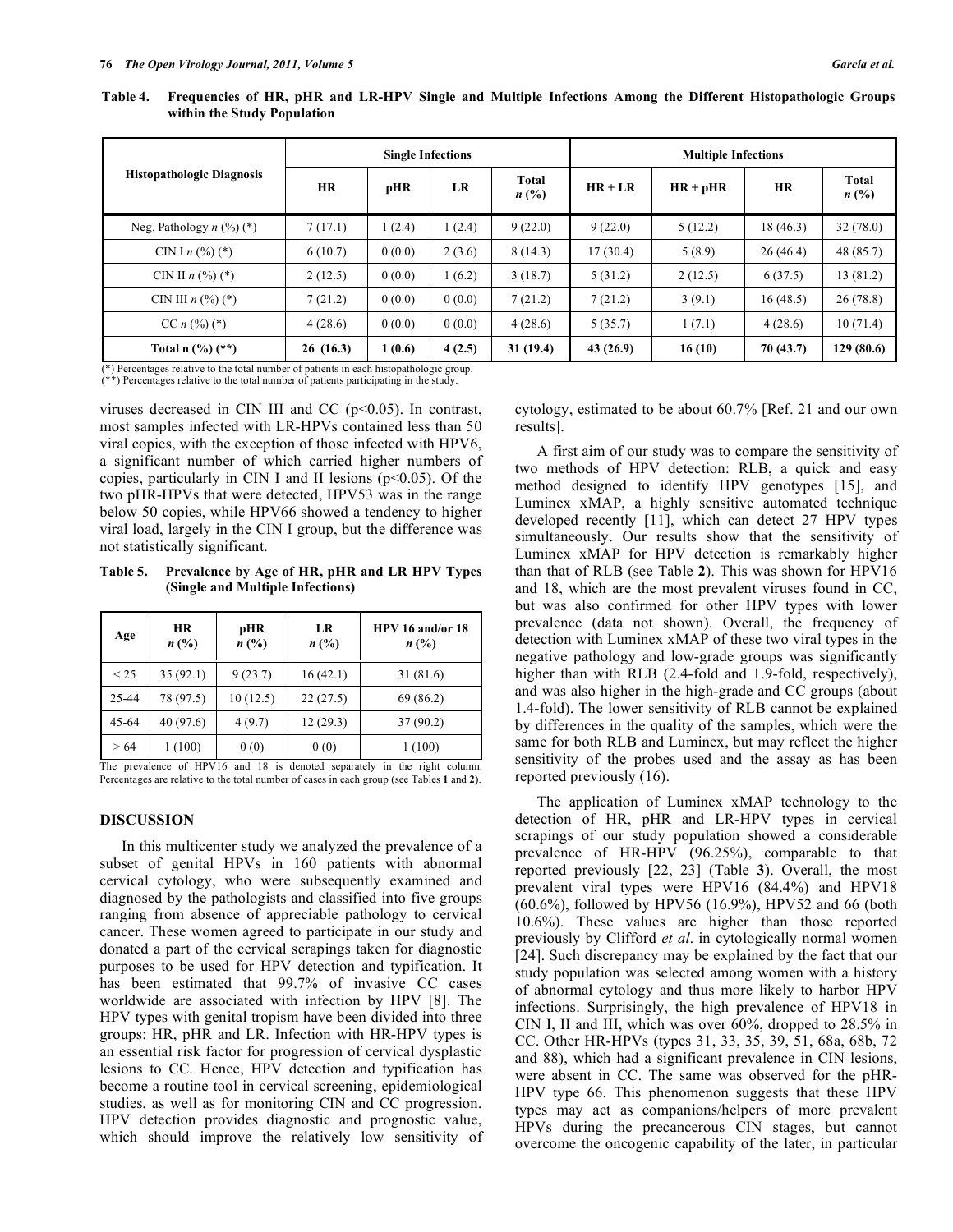**Table 6. Viral Load Values Arranged into Three Groups (<50, 50-500 and >500 Copies), Determined by PCR in the Cervical Smears of the Study Population Distributed by Histopathologic Diagnosis** 

| <b>HPV Risk Group</b> |                 |                  | <b>Negative Pathology</b> |                  | <b>CINI</b>    |                  |                  | $CIN$ II         |                  |                  | <b>CIN III</b>   |                  |                  | CC               |                  |                  |
|-----------------------|-----------------|------------------|---------------------------|------------------|----------------|------------------|------------------|------------------|------------------|------------------|------------------|------------------|------------------|------------------|------------------|------------------|
|                       | <b>HPV</b> Type | $50$             | $50 - 500$                | > 500            | < 50           | $50 - 500$       | > 500            | < 50             | $50 - 500$       | > 500            | < 50             | $50 - 500$       | > 500            | $50$             | $50 - 500$       | > 500            |
|                       | 16              | $77.4*$          | $19.4*$                   | 3.2              | $61,7*$        | $31.9*$          | 6,4              | $21,4*$          | $64.3*$          | $14,3*$          | 48,4             | 45,2             | 6.4              | 58,3             | $41,7*$          | $\mathbf{0}$     |
|                       | 18              | 68,2             | 31.8*                     | $\theta$         | 51,2           | 48,8             | $\theta$         | 20               | $80*$            | $\theta$         | 30,4             | 69,6*            | $\Omega$         | 66,7             | $33,3*$          | $\theta$         |
|                       | 31              | $\overline{0}$   | $\mathbf{0}$              | 100              | $\overline{0}$ | $\mathbf{0}$     | 100              | 50               | $\boldsymbol{0}$ | 50               | $\boldsymbol{0}$ | $\boldsymbol{0}$ | 100              | $\boldsymbol{0}$ | $\boldsymbol{0}$ | $\boldsymbol{0}$ |
|                       | 33              | $\overline{0}$   | $\boldsymbol{0}$          | 100              | 33,3           | 66,7             | $\boldsymbol{0}$ | $\boldsymbol{0}$ | $\boldsymbol{0}$ | $\boldsymbol{0}$ | $\boldsymbol{0}$ | 50               | 50               | $\boldsymbol{0}$ | $\boldsymbol{0}$ | $\boldsymbol{0}$ |
|                       | 35              | 50               | $\theta$                  | 50               | 100            | $\mathbf{0}$     | $\mathbf{0}$     | $\overline{0}$   | $\overline{0}$   | $\mathbf{0}$     | $\boldsymbol{0}$ | $\overline{0}$   | 100              | $\mathbf{0}$     | $\boldsymbol{0}$ | $\boldsymbol{0}$ |
|                       | 39              | $\boldsymbol{0}$ | 16,7                      | $83.3*$          | 50             | $\boldsymbol{0}$ | 50               | $\boldsymbol{0}$ | $\mathbf{0}$     | $\mathbf{0}$     | 75               | 25               | $\boldsymbol{0}$ | $\boldsymbol{0}$ | $\boldsymbol{0}$ | $\boldsymbol{0}$ |
|                       | 45              | 100              | $\mathbf{0}$              | $\mathbf{0}$     | 100            | $\mathbf{0}$     | $\mathbf{0}$     | 66,6             | $\overline{0}$   | 33,4             | 100              | $\overline{0}$   | $\mathbf{0}$     | 100              | $\boldsymbol{0}$ | $\boldsymbol{0}$ |
| <b>HR-HPV</b>         | 51              | 60               | $\mathbf{0}$              | 40               | 71,4           | $\mathbf{0}$     | 28,6             | $\overline{0}$   | 100              | $\mathbf{0}$     | $\mathbf{0}$     | 100              | $\mathbf{0}$     | $\overline{0}$   | $\boldsymbol{0}$ | $\boldsymbol{0}$ |
|                       | 52              | 100              | $\theta$                  | $\mathbf{0}$     | 50             | 50               | $\mathbf{0}$     | 100              | $\theta$         | $\theta$         | 33,4             | 66,6             | $\mathbf{0}$     | 50               | 50               | $\overline{0}$   |
|                       | 56              | 77,8             | 22,2                      | $\boldsymbol{0}$ | 80             | 20               | $\boldsymbol{0}$ | 100              | $\mathbf{0}$     | $\boldsymbol{0}$ | $\boldsymbol{0}$ | $\boldsymbol{0}$ | $\boldsymbol{0}$ | 100              | $\boldsymbol{0}$ | $\boldsymbol{0}$ |
|                       | 58              | 100              | $\boldsymbol{0}$          | $\boldsymbol{0}$ | 28,6           | 42,8             | 28,6             | $\overline{0}$   | $\mathbf{0}$     | 100              | $\boldsymbol{0}$ | 50               | 50               | $\boldsymbol{0}$ | $\boldsymbol{0}$ | $\boldsymbol{0}$ |
|                       | 59              | $\overline{0}$   | $\boldsymbol{0}$          | $\boldsymbol{0}$ | $\overline{0}$ | 100              | $\boldsymbol{0}$ | $\boldsymbol{0}$ | $\boldsymbol{0}$ | $\boldsymbol{0}$ | 100              | $\boldsymbol{0}$ | $\boldsymbol{0}$ | $\boldsymbol{0}$ | $\boldsymbol{0}$ | $\boldsymbol{0}$ |
|                       | 68a             | 100              | $\mathbf{0}$              | $\mathbf{0}$     | 100            | $\mathbf{0}$     | $\mathbf{0}$     | $\overline{0}$   | $\overline{0}$   | $\mathbf{0}$     | $\boldsymbol{0}$ | $\boldsymbol{0}$ | $\mathbf{0}$     | $\boldsymbol{0}$ | $\boldsymbol{0}$ | $\boldsymbol{0}$ |
|                       | 68b             | $\overline{0}$   | $\mathbf{0}$              | $\mathbf{0}$     | 100            | $\boldsymbol{0}$ | $\mathbf{0}$     | $\overline{0}$   | $\overline{0}$   | $\mathbf{0}$     | 100              | $\boldsymbol{0}$ | $\mathbf{0}$     | $\boldsymbol{0}$ | $\boldsymbol{0}$ | $\boldsymbol{0}$ |
|                       | 73              | $\theta$         | $\mathbf{0}$              | $\mathbf{0}$     | $\theta$       | $\mathbf{0}$     | $\mathbf{0}$     | 100              | $\overline{0}$   | $\theta$         | 100              | $\overline{0}$   | $\mathbf{0}$     | $\mathbf{0}$     | $\boldsymbol{0}$ | $\boldsymbol{0}$ |
|                       | 82              | 100              | $\mathbf{0}$              | $\mathbf{0}$     | 100            | $\mathbf{0}$     | $\mathbf{0}$     | $\overline{0}$   | $\overline{0}$   | $\mathbf{0}$     | $\mathbf{0}$     | $\boldsymbol{0}$ | $\mathbf{0}$     | $\mathbf{0}$     | $\boldsymbol{0}$ | $\boldsymbol{0}$ |
| pHR-HPV               | 53              | 100              | $\boldsymbol{0}$          | $\mathbf{0}$     | 100            | $\boldsymbol{0}$ | $\mathbf{0}$     | $\boldsymbol{0}$ | $\mathbf{0}$     | $\mathbf{0}$     | 100              | $\boldsymbol{0}$ | $\boldsymbol{0}$ | ND               | $\boldsymbol{0}$ | $\boldsymbol{0}$ |
|                       | 66              | 74,9             | $\mathbf{0}$              | 25,1             | 50             | 33,3             | 16,7             | 100              | $\mathbf{0}$     | $\mathbf{0}$     | $80\,$           | $\boldsymbol{0}$ | 20               | $\mathbf{0}$     | $\boldsymbol{0}$ | $\boldsymbol{0}$ |
|                       | 6               | 50               | 50                        | $\mathbf{0}$     | $\theta$       | $\boldsymbol{0}$ | 100              | 33,4             | $\overline{0}$   | 66,6*            | $\mathbf{0}$     | $\mathbf{0}$     | $\mathbf{0}$     | 66,7             | 33,3             | $\mathbf{0}$     |
|                       | 11              | $\overline{0}$   | $\mathbf{0}$              | $\mathbf{0}$     | 100            | $\mathbf{0}$     | $\mathbf{0}$     | 100              | $\overline{0}$   | $\mathbf{0}$     | 100              | $\mathbf{0}$     | $\mathbf{0}$     | $\mathbf{0}$     | $\boldsymbol{0}$ | $\boldsymbol{0}$ |
|                       | 30              | 100              | $\mathbf{0}$              | $\mathbf{0}$     | 100            | $\mathbf{0}$     | $\mathbf{0}$     | 100              | $\overline{0}$   | $\mathbf{0}$     | $\mathbf{0}$     | $\mathbf{0}$     | $\mathbf{0}$     | $\mathbf{0}$     | $\boldsymbol{0}$ | $\mathbf{0}$     |
|                       | 42              | $\overline{0}$   | $\mathbf{0}$              | $\mathbf{0}$     | 100            | $\mathbf{0}$     | $\mathbf{0}$     | 100              | $\theta$         | $\theta$         | 100              | $\mathbf{0}$     | $\mathbf{0}$     | $\mathbf{0}$     | $\boldsymbol{0}$ | $\mathbf{0}$     |
| <b>LR-HPV</b>         | 43              | 100              | $\mathbf{0}$              | $\mathbf{0}$     | 100            | $\mathbf{0}$     | $\theta$         | $\overline{0}$   | $\overline{0}$   | $\mathbf{0}$     | $\mathbf{0}$     | $\mathbf{0}$     | $\mathbf{0}$     | $\mathbf{0}$     | $\boldsymbol{0}$ | $\mathbf{0}$     |
|                       | 44              | $\mathbf{0}$     | $\overline{0}$            | $\mathbf{0}$     | 100            | $\mathbf{0}$     | $\mathbf{0}$     | $\overline{0}$   | $\overline{0}$   | $\mathbf{0}$     | $\boldsymbol{0}$ | $\mathbf{0}$     | $\overline{0}$   | $\mathbf{0}$     | $\boldsymbol{0}$ | $\boldsymbol{0}$ |
|                       | 67              | 100              | $\boldsymbol{0}$          | $\mathbf{0}$     | 100            | $\boldsymbol{0}$ | $\mathbf{0}$     | $\overline{0}$   | $\mathbf{0}$     | $\mathbf{0}$     | 100              | $\boldsymbol{0}$ | $\mathbf{0}$     | ND               | $\boldsymbol{0}$ | $\boldsymbol{0}$ |
|                       | 69              | 100              | $\boldsymbol{0}$          | $\boldsymbol{0}$ | $\mathbf{0}$   | $\mathbf{0}$     | $\boldsymbol{0}$ | 100              | $\overline{0}$   | $\mathbf{0}$     | 100              | $\boldsymbol{0}$ | $\overline{0}$   | ND               | $\boldsymbol{0}$ | $\boldsymbol{0}$ |
|                       | 70              | 100              | $\mathbf{0}$              | $\mathbf{0}$     | 100            | $\mathbf{0}$     | $\theta$         | $\overline{0}$   | $\mathbf{0}$     | $\theta$         | 100              | $\mathbf{0}$     | $\theta$         | 100              | $\boldsymbol{0}$ | $\mathbf{0}$     |

Values are percentages relative to the total number of positive cases for each HPV type in the corresponding histopathologic group. ND: not determined.

(\*) Values were statistically significantly different.

HPV16, are less prone to integrate in the host genome and disappear. It is noteworthy that also LR-HPVs were detected in advanced CIN lesions, though only four types (HPV 6, 42, 69 and 70) were found in CC, of which HPV6 was the most prevalent  $(\sim 20\%)$ .

A majority of the participants in the study  $(\sim 80\%)$  were positive for several HPV types (Table **4**), indicating that multiple infections are a common phenomenon. Indeed, multiple infections have been detected with the Luminex technique in up to 58% of DNA samples from cervical scrapings of women participating in a population-based cervical screening trial in Mongolia [25]. A recent study in a Colombian population found 62.5% of multiple infections among HPV-infected women by conventional PCR [26]. The higher frequency of multiple infections found in our study as compared to this may reflect the higher sensitivity of the Luminex assay.

 Multiple infections with only HR-HPV types were the most frequent, followed by the combination of HR and LR-HPV and of HR with pHR-HPV types. Interestingly, in the CC group HR+LR-HPV infections were slightly more frequent (35.7%) than infections with HR-HPV types (28.6%), the most prevalent being HPV6. This result suggests that the LR-HPVs persist in cancer lesions possibly as commensals, since all CIN III were negative for HPV6. A larger cohort of patients should be analyzed to confirm such high frequency of non-oncogenic LR-HPVs in CC. As could be expected, in those CIN III and CC cases in which a unique HPV type was detected this was a HR-HPV. Our results are in contrast with those of Muñoz and colleagues,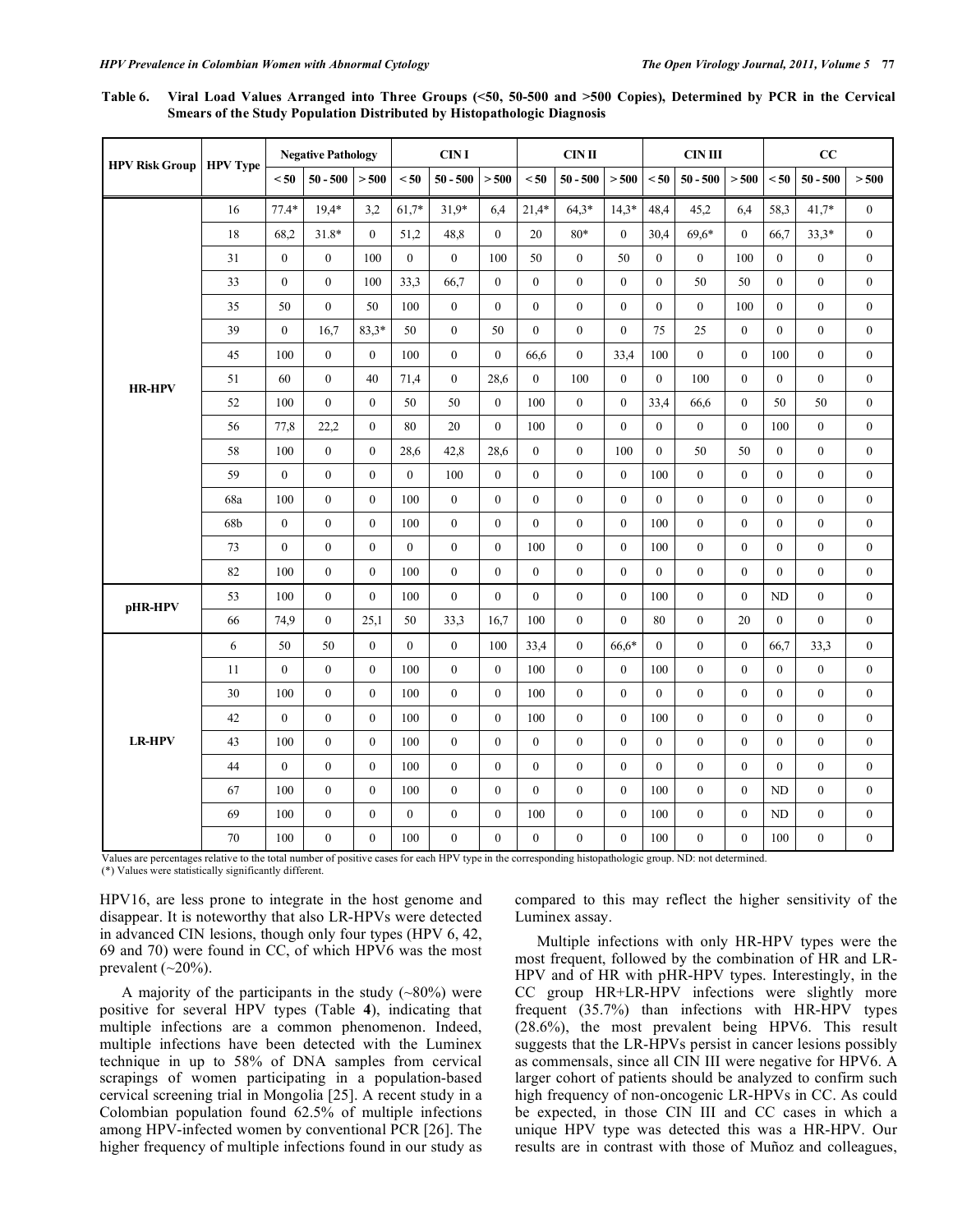who reported frequencies of 91.9% and 8.1% for single and multiple infections, respectively [22]. In that study, HPV detection and typing was made by a PCR assay using MY09/MY11 and GP5+/6+ primers. Therefore, the discrepancy can be explained by the different sensitivity of the techniques used in both studies.

 The distribution of infections with the different HPV types by age showed a remarkably high prevalence of HR-HPVs in all age groups. HPV types 16 and 18 were the most prevalent, even in younger women. These results are in support of vaccination against those viruses as early as possible.

 The viral load data showed a trend of HR-HPVs towards higher copy numbers correlating with the degree of dysplasia. For lesions infected with HPV16 and 18, of which a larger number of cases was analyzed, CIN II appeared to be the lesion with higher viral load. A possible explanation for this may be the episomal state of the virus at that stage, which may allow for accumulation of higher numbers of copies, what may not happen after the virus integrates into the host genome at later stages. Viral load of LR-HPVs was in the lower range, except for HPV6, which showed a tendency to higher copy numbers in CIN lesions.

 Altogether, these results indicate that HPV16 may play a more essential role in the development of CC in Colombian women than previously thought. The frequency of HPV16 was previously reported to be nearly 50% in HPV-positive women in Colombia [26]. In contrast, in our study population we found a significantly higher frequency of HPV16 (84.4%). Again, the higher sensitivity of our Luminex assay compared to the standard PCR used in that study may account for the difference, although geographical and socioeconomic factors related with the two populations might have also contributed to the higher HPV16 frequency observed in ours.

 Furthermore, since HPV16, the most oncogenic HPV known, was detected in all CC cases, the presence of other HPV types in the same lesions may represent concomitant infections. It remains to be determined to which extent each virus contributes to the oncogenic transformation. Further, it needs to be clarified whether these co-infections occur in the same or in different cervical epithelial cells needs to be clarified, for instance by in situ hybridization analysis of biopsy samples using type-specific probes.

### **ACKNOWLEDGEMENTS**

 We are grateful to the departments of Gynecology-Obstetrics and Pathology of Dinamica-IPS, Hospital San Ignacio, Fundación Santa Fe, Hospital Engativá and clinical teleton. We are also thankful to the Faculty of Medicine of La Sabana University for financial support.

# **ABBREVIATIONS**

- $CC =$  Cancer of the uterine cervix
- $CIN = Cervical intraepithelial neoplasia$
- $HPV = Human papillomavirus$
- pHR = Possibly high risk
- $HR$  = High risk
- $LR = Low risk$
- MFI = Mean fluorescence intensity
- RLB = Reverse line blot

### **REFERENCES**

- [1] Saleem A, Tristram A, Fiander A, Hibbitts S. Prophylactic HPV vaccination: a major breakthrough in the fight against cervical cancer? Minerva Med 2009; 100: 503-23.
- [2] Saslow D, Castle PE, Cox JT, *et al*. American Cancer Society Guideline for Human Papillomavirus (HPV) vaccine use to prevent cervical cancer and its precursors. CA Cancer J Clin 2007; 57: 7- 28.
- [3] World Health Organization. State of the art of new vaccines research and development. Initiative for Vaccine Research. Geneva (Switzerland): World Health Organization. 2006; pp. 96-8.
- [4] Thompson J, Thomas LK, Shroyer KR. Human papillomavirus: molecular and cytologic/histologic aspects related to cervical intraepithelial neoplasia and carcinoma. Hum Pathol 2008; 9: 154- 66.
- [5] Unger ER, Barr E. Human papillomavirus and cervical cancer. Emerg Infect Dis 2004; 10: 2031-2.
- [6] Kisseljov FL, Kisseljova NP, Kobzeva VK, *et al*. State of human papilloma virus DNA in cervical carcinomas. Mol Biol 2001; 35:  $399 - 404$ .
- [7] Cid-Arregui, A. Therapeutic vaccines against human papillomavirus and cervical cancer. Open Virol J 2009; 3: 67-83.
- [8] Walboomers JM, Jacobs MV, Manos MM, *et al*. Human papillomavirus is a necessary cause of invasive cervical cancer worldwide. J Pathol 1999; 189: 12-9.
- [9] Bosch FX, de San Jose S. Human papillomavirus and cervical cancer: burden and assessment of causality. J Natl Cancer Inst Monogr 2003; 31: 3-13.
- [10] Reeves WC, Brinton LA, García M, *et al*. Human papillomarivus infection and cervical cancer in Latin America. N Engl J Med 1989; 320: 1437-41.
- [11] Schmitt M, Dondog B, Waterboer T, Pawlita M. Homogeneous amplification of genital human alpha papillomaviruses by PCR using novel broad-spectrum GP5+ and GP6+ primers. J Clin Microbiol 2008; 46: 1050-9.
- [12] Gravitt, P, Hakenewerth A, Stoerker J. A direct comparison of methods proposed for use in widespread screening of human papillomavirus infection. Mol Cell Probes 1991; 5: 65-72.
- [13] Schiffman MH, Bauer HM, Lorincz AT. Comparison of Southern blot hybridization and polymerase chain reaction methods for the detection of human papillomavirus DNA. J Clin Microbiol 1991; 29: 573-7.
- [14] Cope JU, Hildesheim A, Schiffman MH, *et al*. Comparison of the hybrid capture tube test and PCR for detection of human papillomavirus DNA in cervical specimens. J Clin Microbiol 1997; 35: 2262-5.
- [15] Van Den Brule A, Pol R, Fransen-Daalmeijer N, Schouls L, Meijer C, Snijders P. GP5+/GP6+ PCR followed by reverse line blot analysis enables rapid and high-throughput identification of human papillomavirus genotypes. J Clin Microbiol 2002; 40: 779-87.
- [16] Schmitt M, Bravo I, Snijders P, Gissmann L, Pawlita M, Waterboer T. Bead-Based Multiplex Genotyping of Human Papillomaviruses. J Clin Microbiol 2006; 44: 504-12.
- [17] Arias Y, Carrillo E, Aristizábal F. Plasma DNA restoration for PCR applications. J Clin Pathol 2007; 60: 952-4.
- [18] Dunbar SA, Vander Zee CA, Oliver KG, Karem KL, Jacobson JW. Quantitative, multiplexed detection of bacterial pathogens: DNA and protein applications of the luminex LabMAP system. J Microbiol Methods 2003; 53: 245-52.
- [19] Louie KS, de Sanjose S, Diaz M, *et al*. Early age at first sexual intercourse and early pregnancy are risk factors for cervical cancer in developing countries. Br J Cancer 2009; 100: 1191-7.
- [20] Eklund C, Zhou T, Dillner J, for the WHO Human Papillomavirus Laboratory Network. Global proficiency study of human papillomavirus genotyping. J Clin Microbiol 2010; 48: 4147-55.
- [21] Wright TC, Denny L, Kuhn L, Pollack A, Lorincz A. HPV DNA testing of self-collected vaginal samples compared with cytologic screening to detect cervical cancer. JAMA 2000; 283: 81-6.